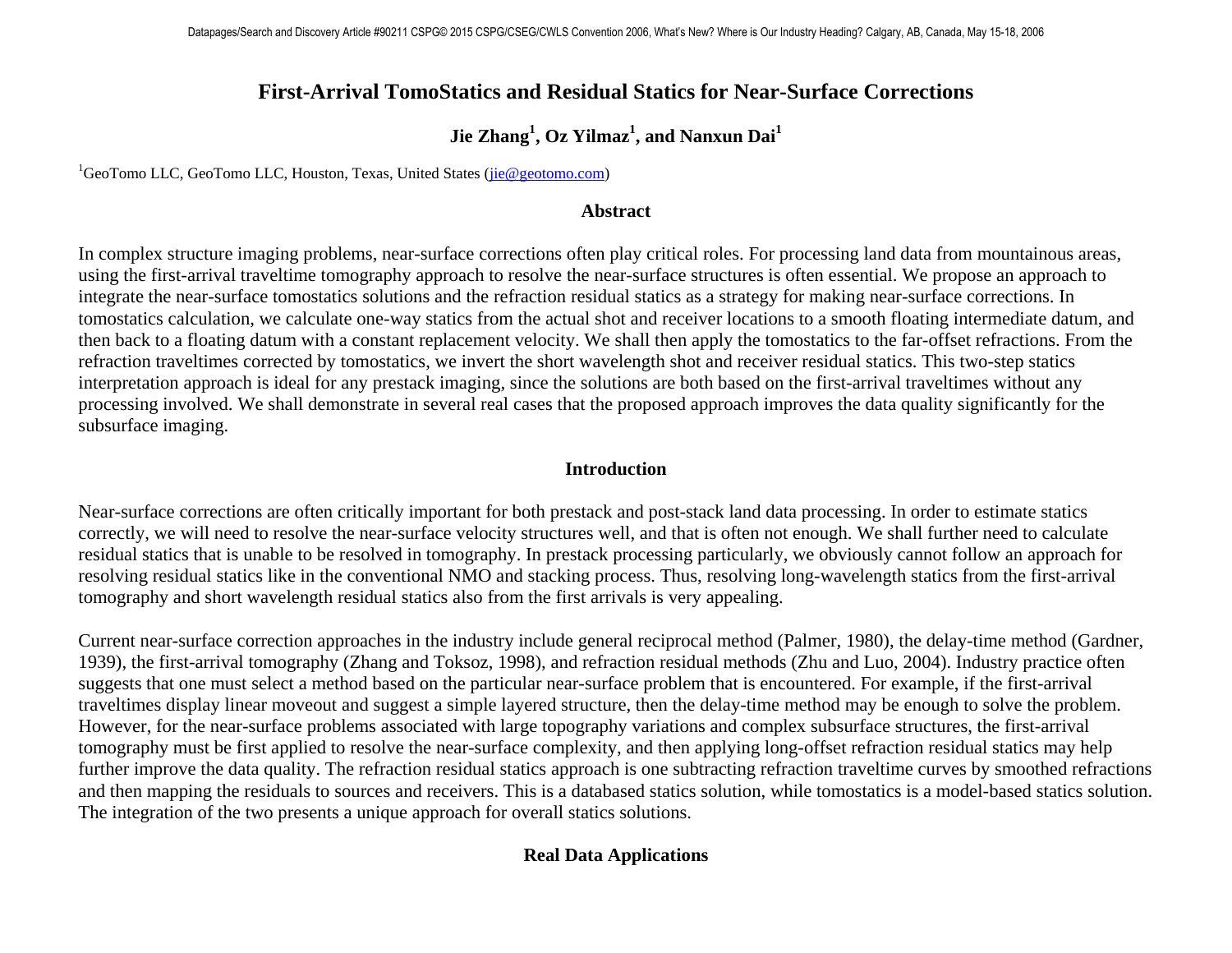We shall demonstrate the applications of the above approach with 2D and 3D land examples. Both examples apply tomostatics and residual statics resolved from the first arrivals.

## **2D Example**

The following example is from Sichuan, China. It includes rugged topography and large velocity variations in the near-surface areas. The following figure shows the tomographic velocity model:



#### **Figure 1. Near-surface velocity model from tomography.**

From this velocity model, we calculate the long-wavelength statics and then residual statics following the above approach. Here is the statics interpretation result:



**Figure 2. Tomostatics solution.**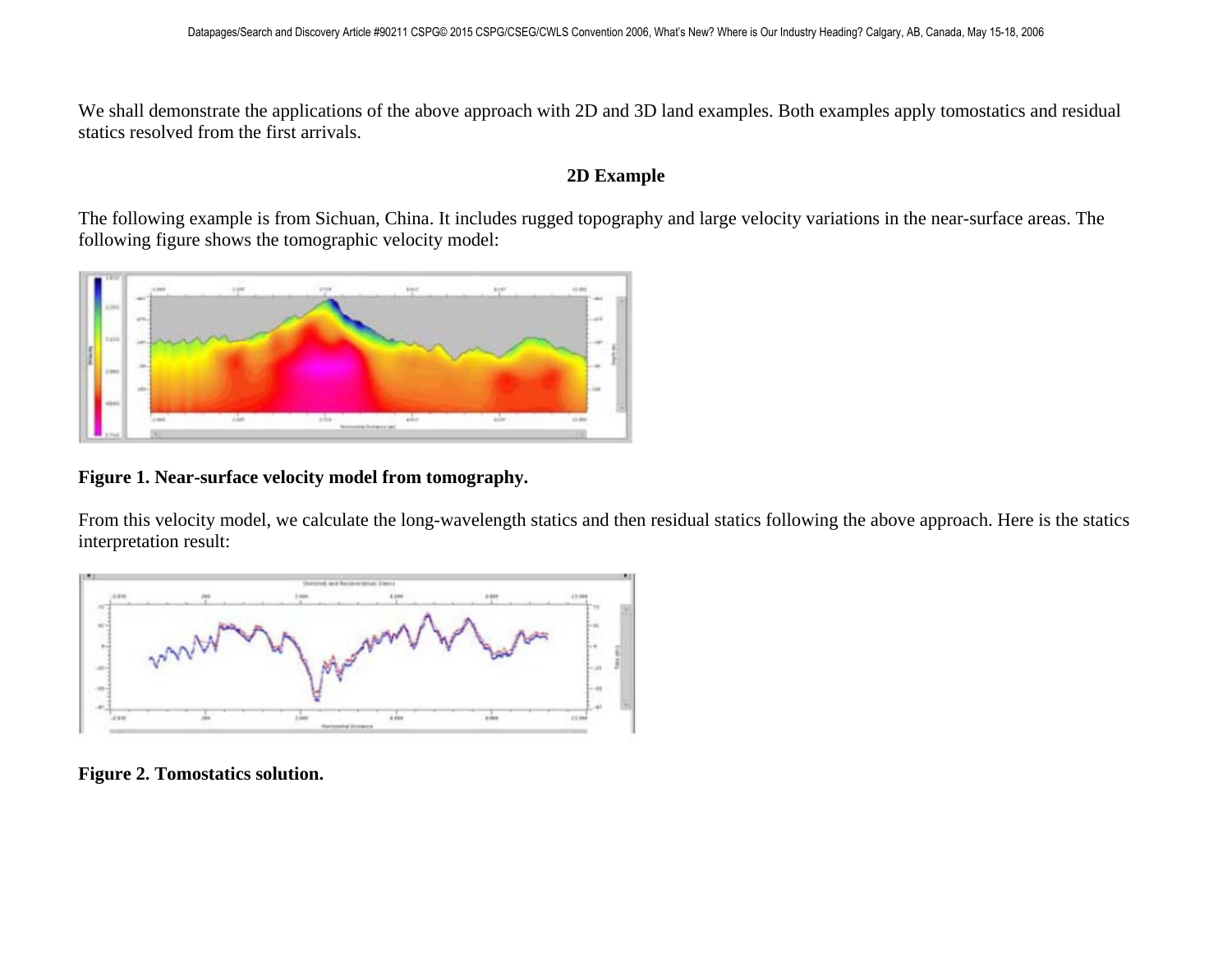

# **Figure 3. Residual statics solution.**

Applying tomostatics and residual statics to a shot gather for near-surface correction, here it shows the comparison for before and after:



**Figure 4. Before near-surface corrections.**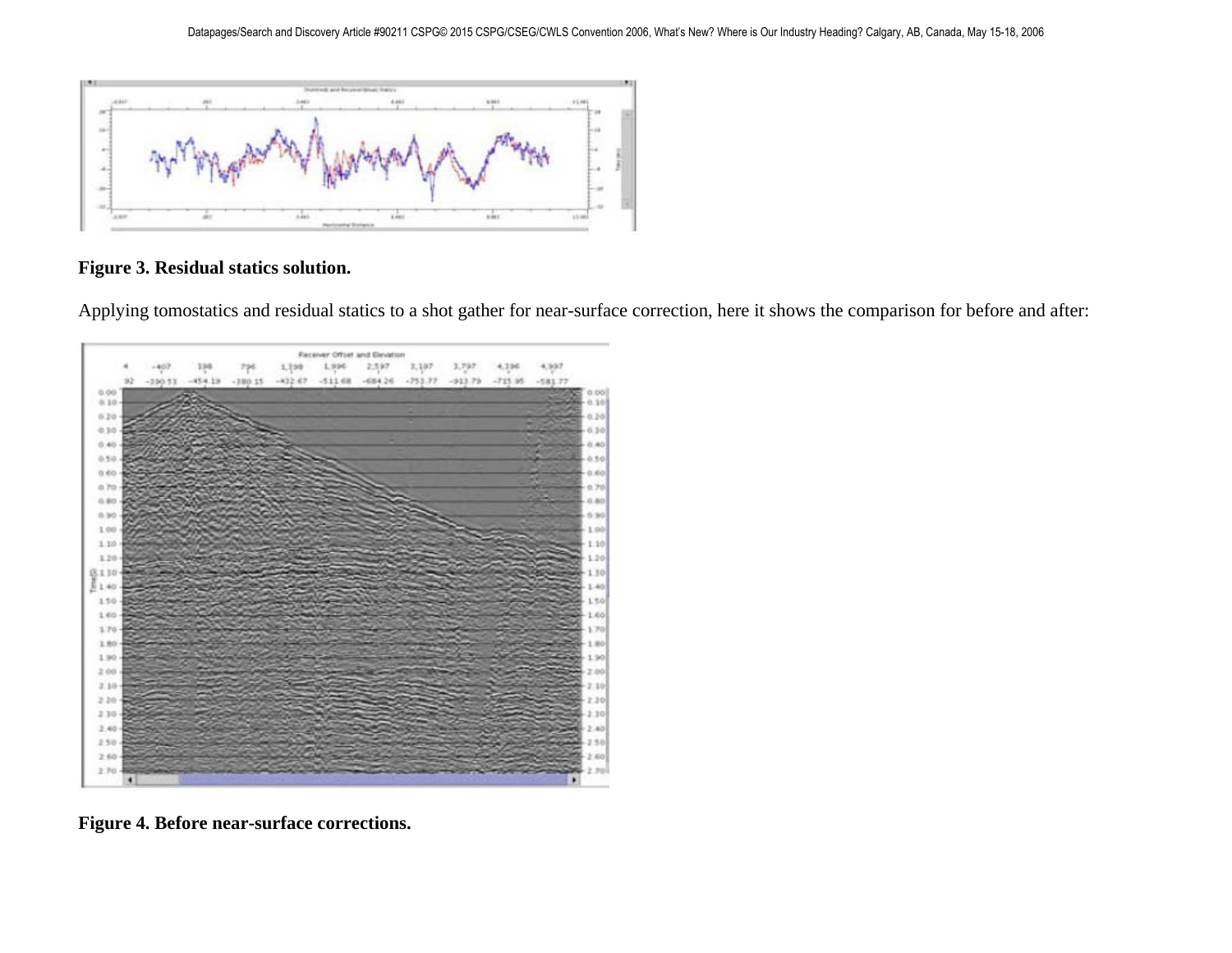

# **Figure 5. After near-surface corrections.**

It clearly shows the improvement. The final PSDM image is shown as the follows: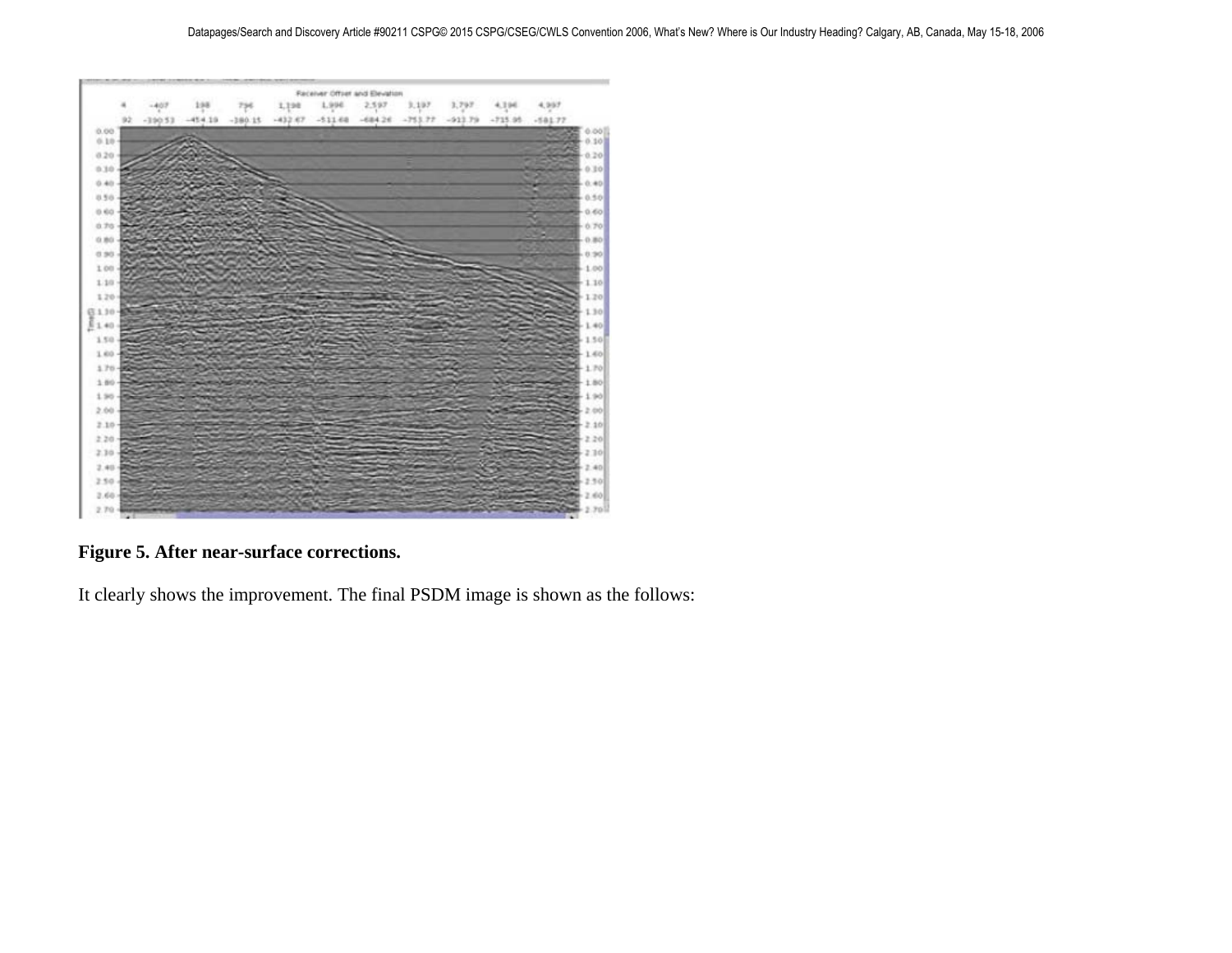

**Figure 6. PSDM image of the example.** 

## **3D Example**

A3D case is in the area of Western Texas, USA. The area of the 3D seismic survey covers 135 square miles, and 10,207 shots were made in the field. We picked the first-arrival traveltimes, about 6 millions of picks, and then perform 3D nonlinear traveltime tomography on a Linux cluster. Figure 7 shows the horizontal slices at four different depths of the velocity solution.



**Figure 7. 3D near-surface velocity model.**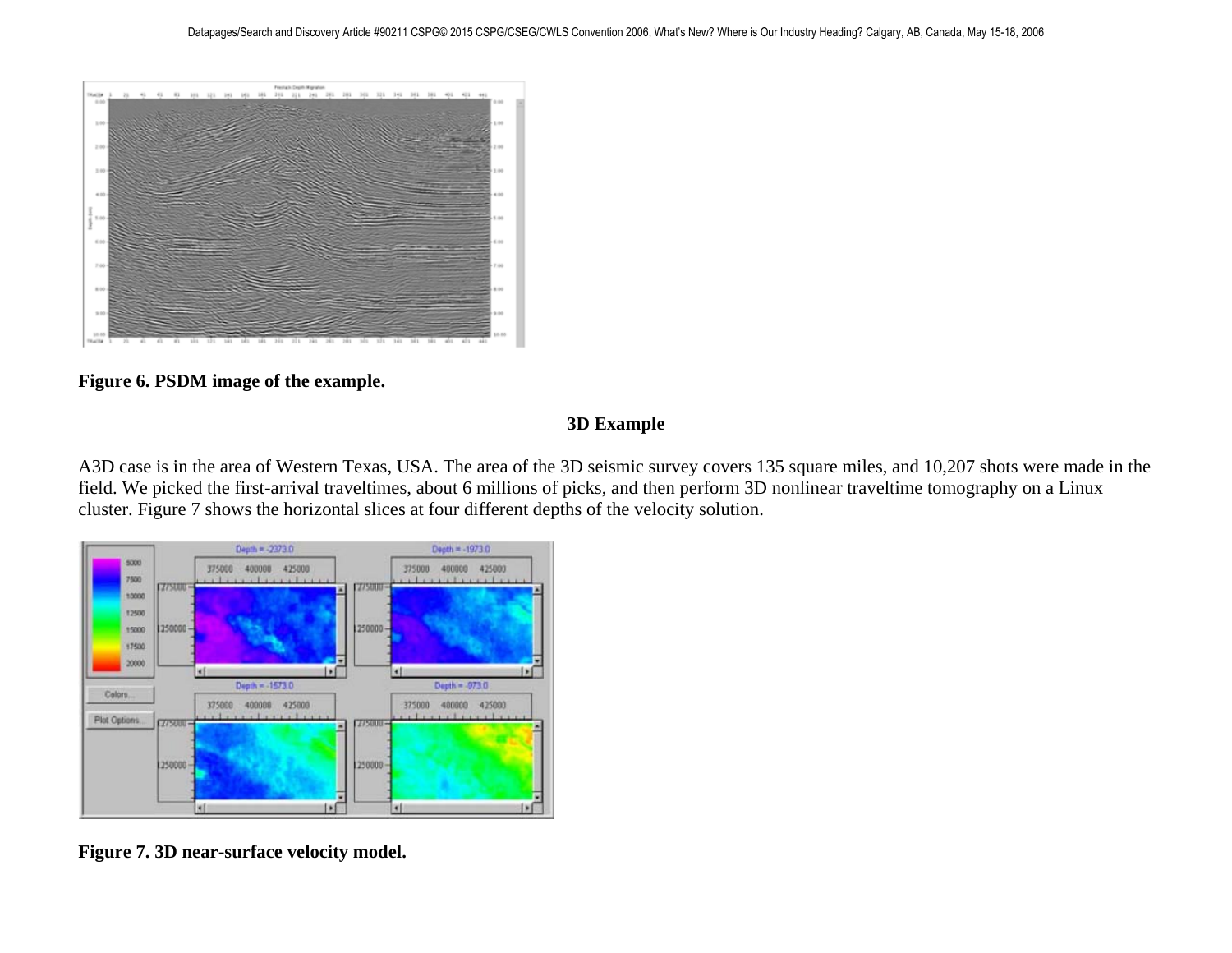Above solution demonstrates significant lateral velocity variations that cannot be represented by any "layers." Only tomography approach can resolve those detailed variations vertically and laterally. Also, note that the high-velocity intrusion at the surface is also well resolved by tomography, and conventional refraction methods cannot handle structures like that.



**Figure 8. Stack with delay-time statics.**



**Figure 9. Stack with statics from using the above method.**